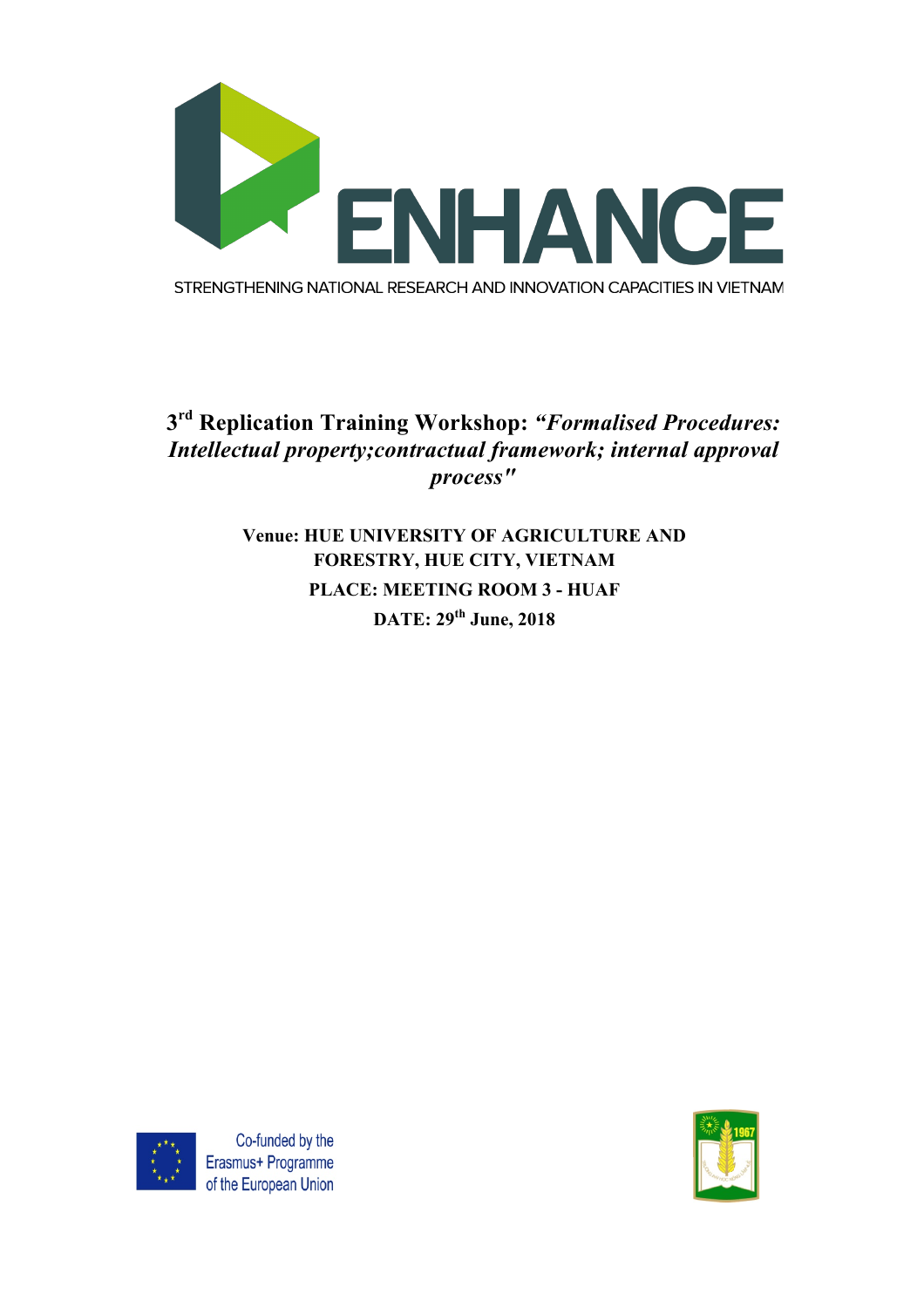

**Project Acronym**: ENHANCE **Project Title**: strEngthening National researcH And iNnovation Capacities in viEtnam **Contract Number**: 2015-3574/001-001

**Project Reference Number**: 561749-EPP-1-2015-1-ES-EPPKA2- CBHE-SP

## **Venue: HUE UNIVERSITY OF AGRICULTURE AND FORESTRY, HUE CITY, VIETNAM PLACE: MEETING ROOM 3 - HUAF**

| <b>Expected</b> | After this workshop, participants shall be able gain:                  |
|-----------------|------------------------------------------------------------------------|
| results         | • To understand the principles of intellectual property rights         |
|                 | and copyright protection.<br>$\bullet$                                 |
|                 | • To understand different types of Intellectual Property and           |
|                 | • to be able to prepare a patent registration in Vietnam and           |
|                 | internationally                                                        |
|                 | • To understand the difference between contractual framework and       |
|                 | a contract.                                                            |
|                 | • To understand principles of internal approval of $R\&I$ institutions |

• To understand principles of internal approval of R&I institutions for research proposals and to create ideas for developing proposals.